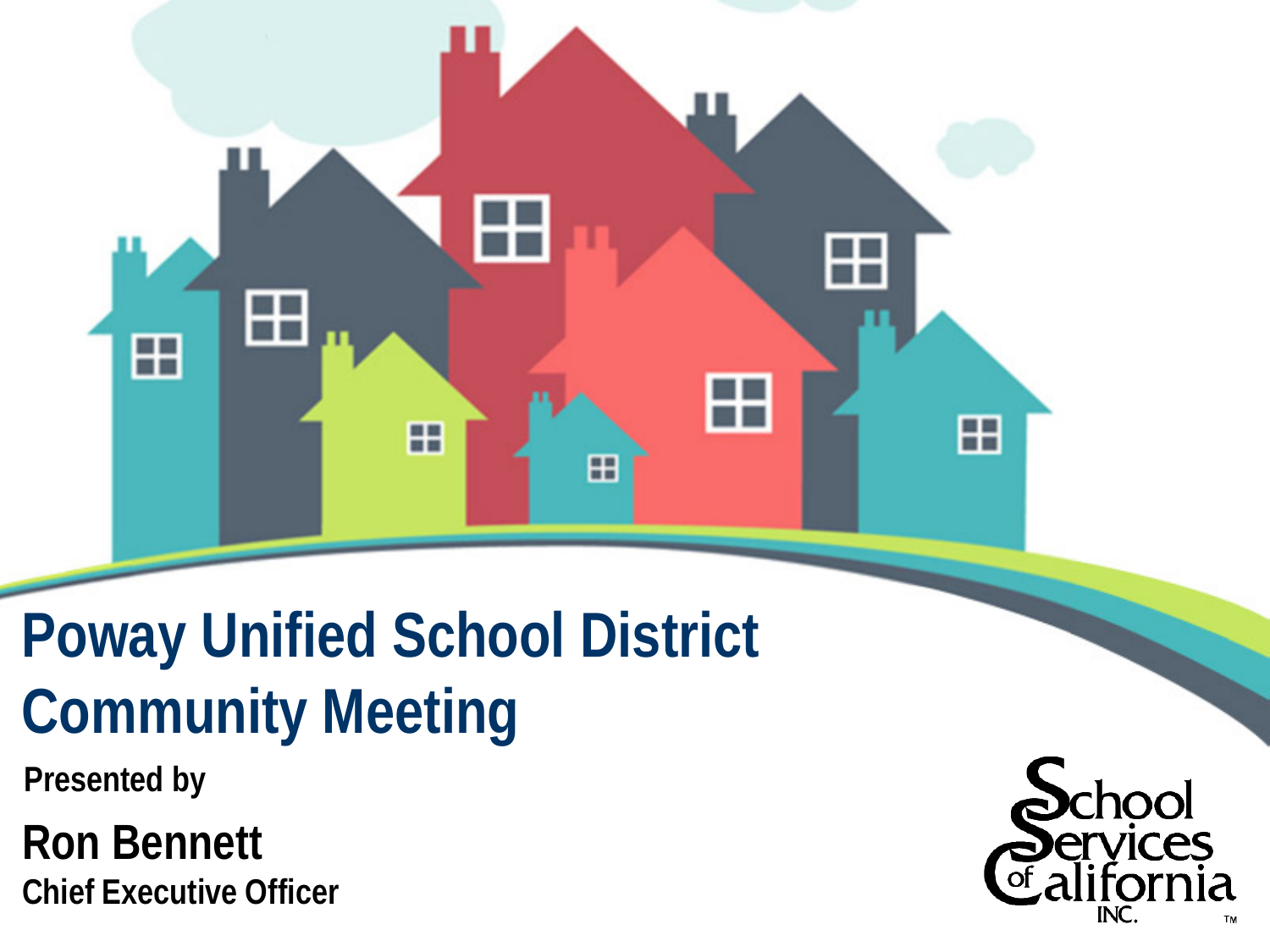### **Purpose of the Community Meeting**

- **The purpose of this meeting is to:**
	- **Provide information regarding options for refunding currently outstanding Capital Appreciation Bonds (CABS)**
	- **Provide information regarding the property tax consequences of each of the options**

**1**

- **Provide a forum for public input to inform the Board decision**
- **Request public input in the form of a preference ballot**

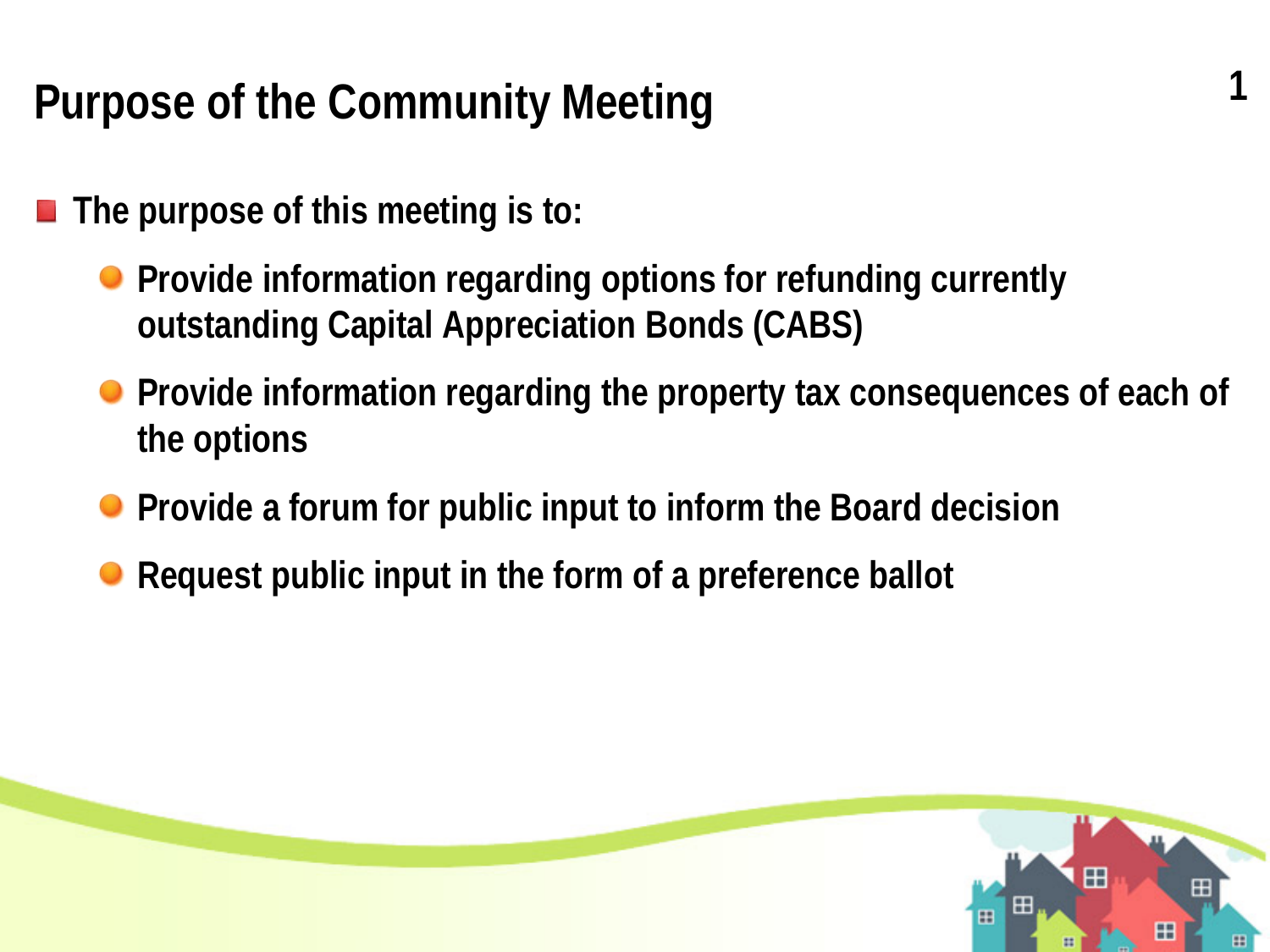## **Purpose of the Community Meeting**

**Protocols:**

- **This meeting is agendized as an open session meeting of the Board**
- **Board members who are present are not able to respond to comments at this session**
- **The public input received is to inform the Board, but does not constitute a formal ballot measure and is not binding in any way**
- **Please fill out a speaker card if you wish to speak**

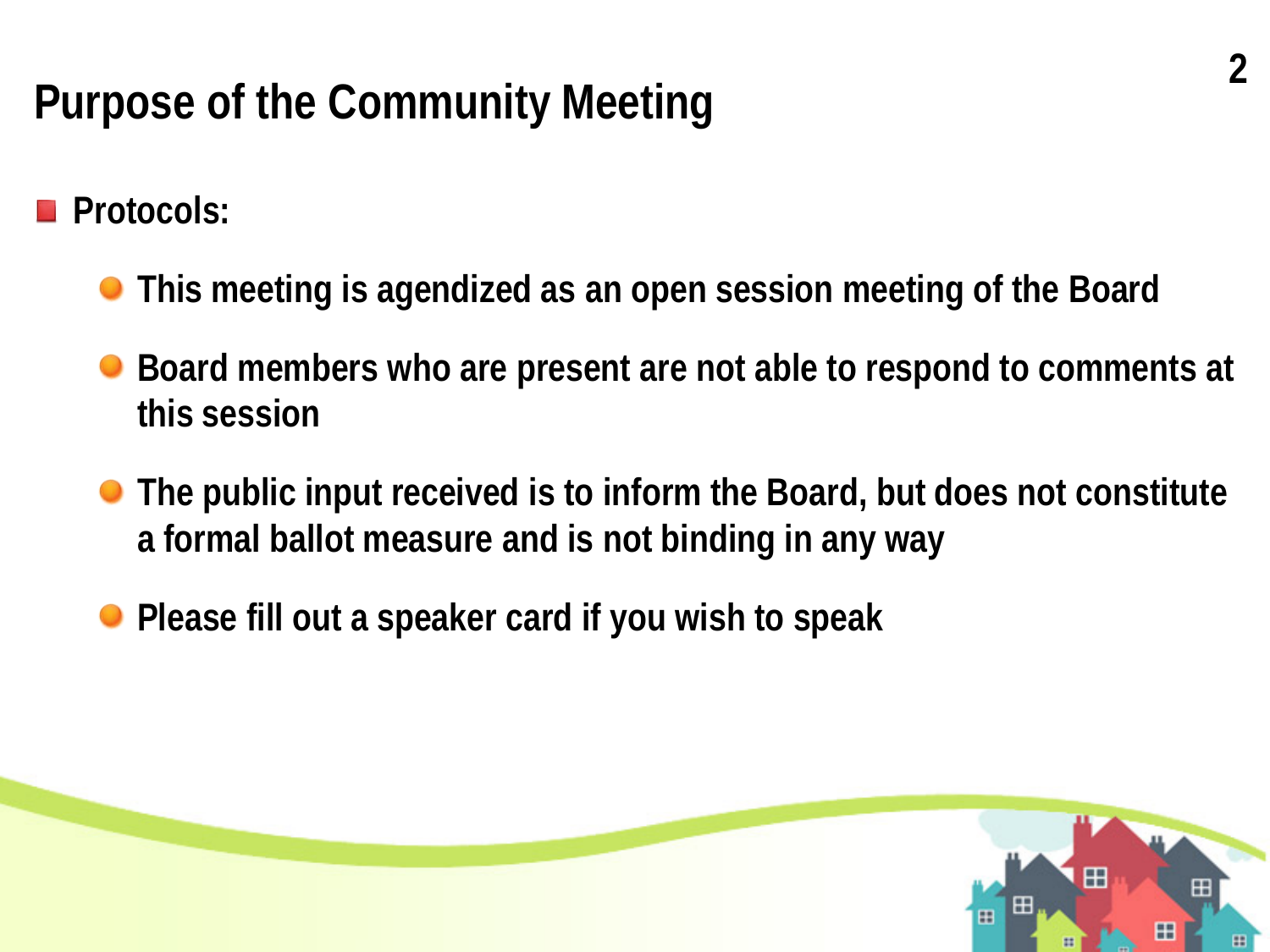## **Opportunity to Refund CABs**

- Dale Scott and Company has presented a proposal to the Board offering to **refund a portion of the CABs currently outstanding** 
	- **The current CAB issue has a high repayment ratio because the debt will be outstanding for up to 40 years**
	- **Up to 20% of the CABs could be acquired in the open market and refunded as Current Interest Bonds (CIBs)**
		- CIBs are fully amortized over 20 years and require payments of **principal and interest each year**

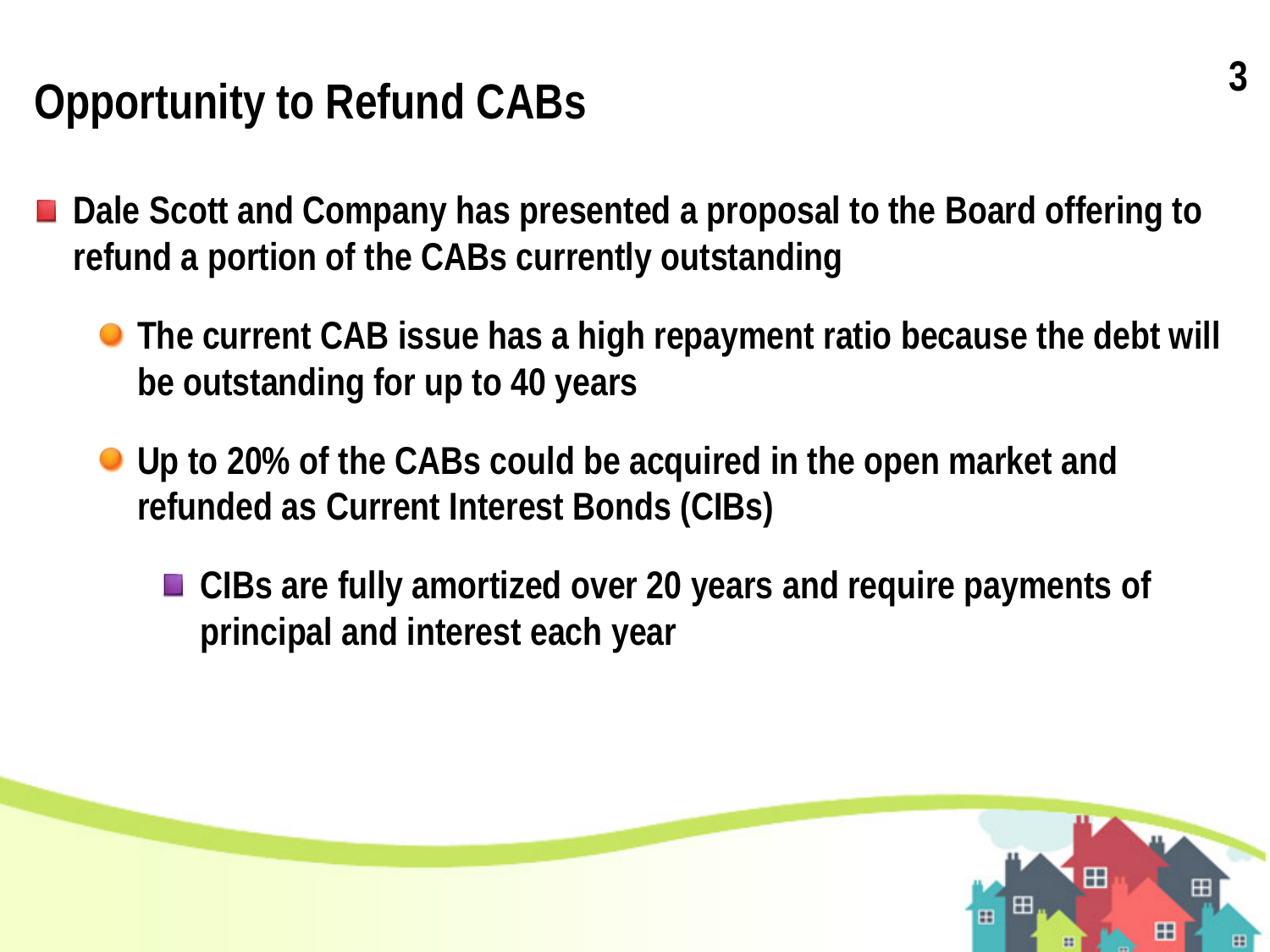### **Opportunity to Refund CABs**

- **Long-term taxpayer savings require short-term property tax increases**
- **All potential costs and savings accrue directly to taxpayers, not to the school district**
- The Board will consider many financial factors beyond our focus tonight
	- **Tonight we want to focus primarily on the opinions of taxpayers regarding property tax consequences**

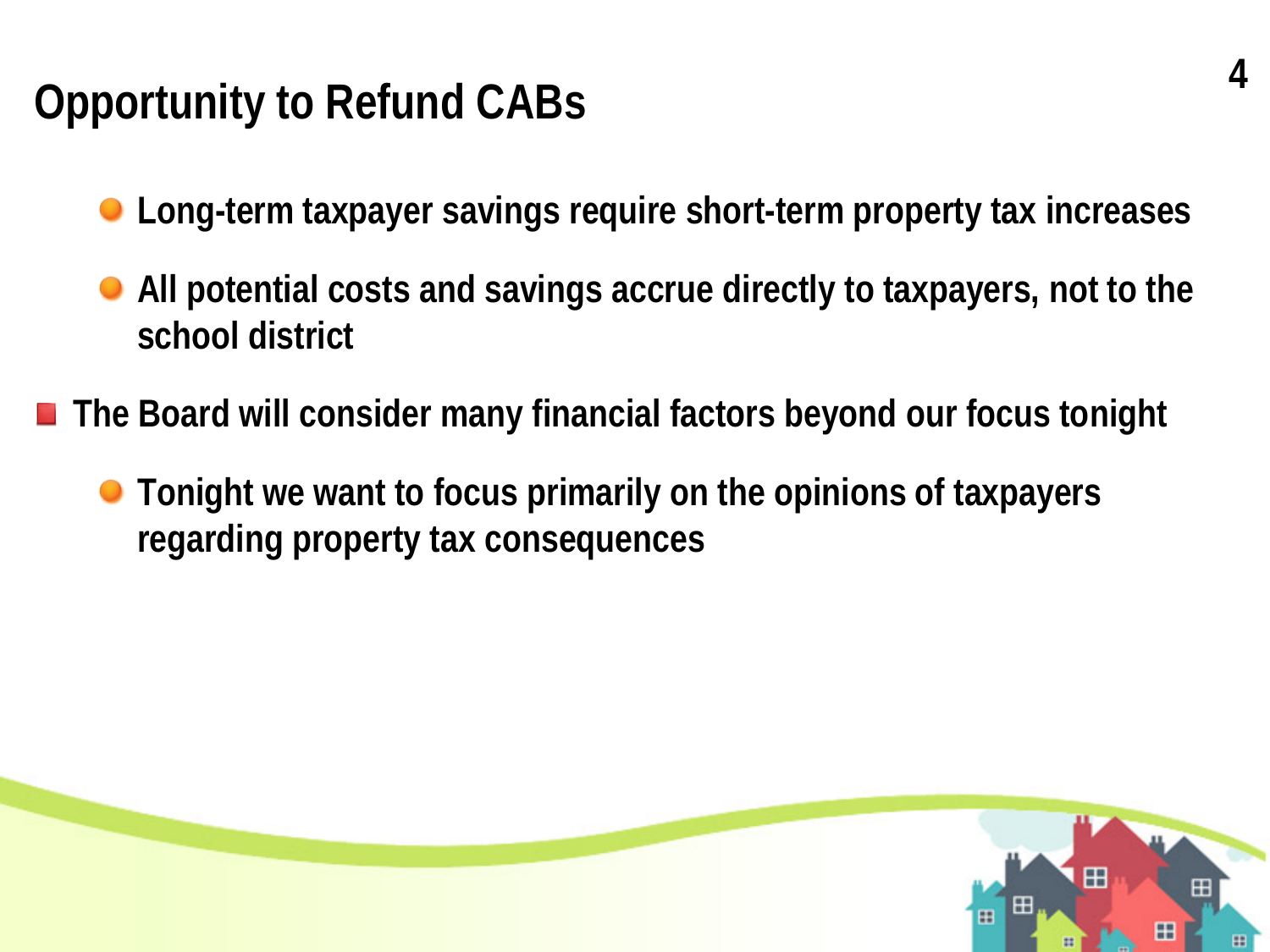### **Property Tax Impacts**

- When the district issues bonds, including the CABs, it estimates the annual **tax rate based upon many factors including growth in assessed valuation**
- Over time, overall property tax rates fluctuate because of changes in **assessed valuation and the 2% annual increase allowed by Proposition 13**
	- **This will occur whether the CABs are refunded or not**

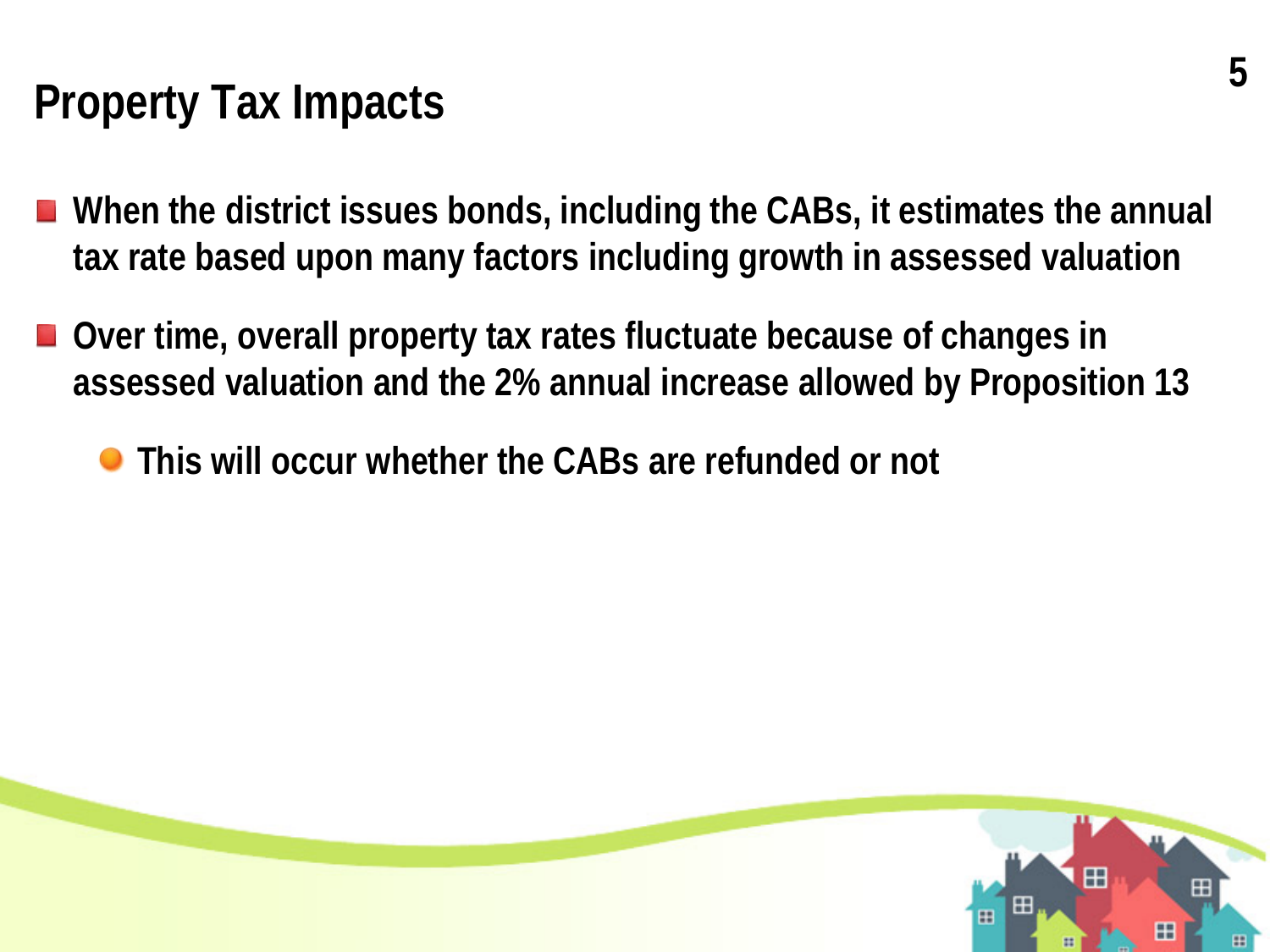## **Property Tax Impacts**

- If the CABs are refunded current property taxes will increase over and above **the fluctuations listed above**
	- **If, for example, 10% of the CAB issue was acquired and refunded, current annual property tax rates would go up approximately \$7 per \$100,000 of assessed valuation**
	- **A 20% refunding would increase taxes by approximately \$14 per \$100,000 of assessed valuation**
- The Board is only permitted to approve the refunding if there is an overall **savings to taxpayers**

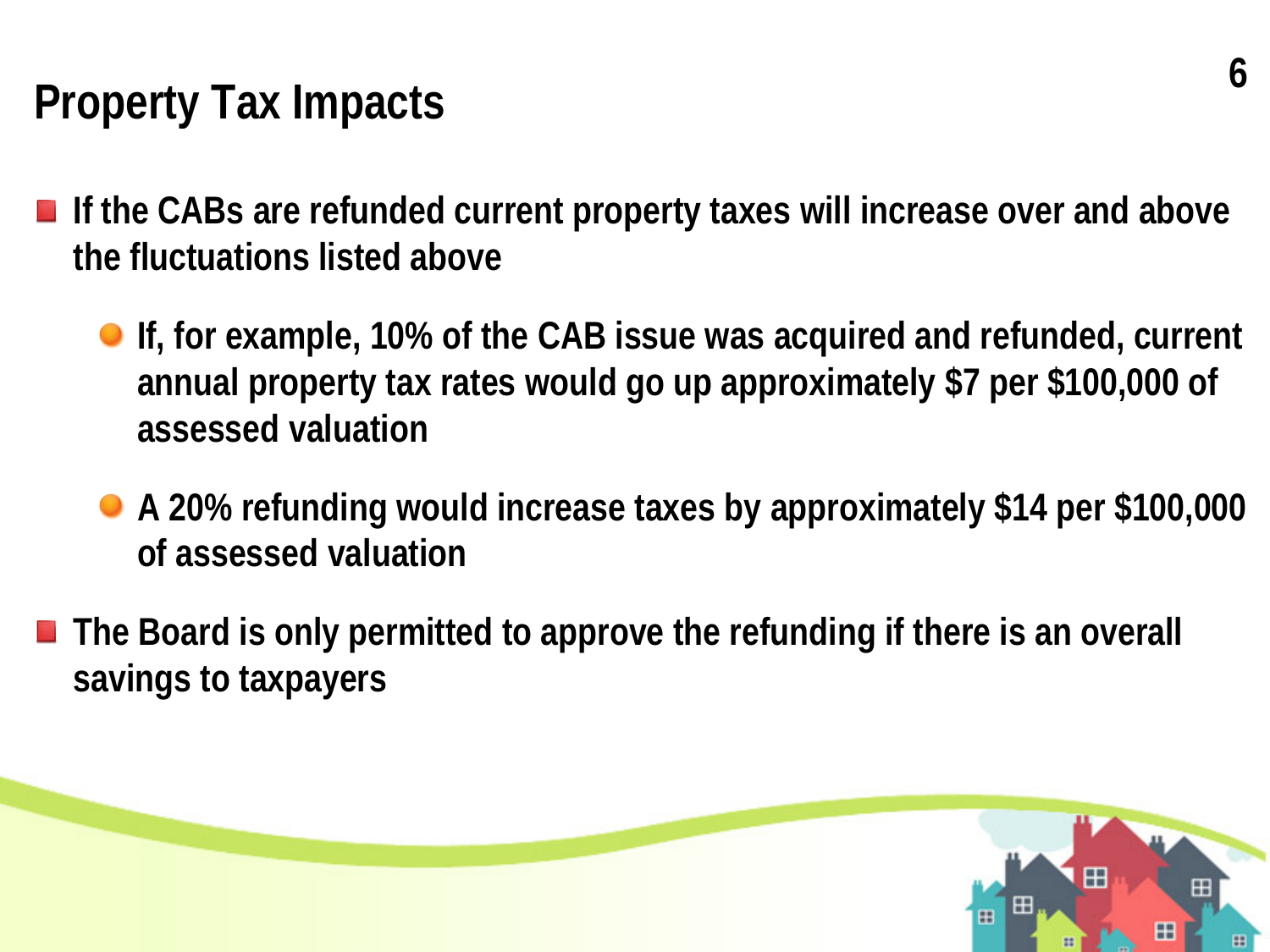## **Potential Savings to Taxpayers**

- A refunding of 10% of the CAB issue results in a net savings to taxpayers of **approximately \$46.5 million**
- A refunding of 20% of the CAB issue results in a net savings to taxpayers of **approximately \$93 million**
- The savings is computed by adding all of the debt service required by the **CABs and subtracting the debt service required over the life of the CIBs (plus issuance costs)**
- CABs shift the repayment burden to taxpayers in the 20 to 40 year window
- CIBs shift the repayment burden to today's taxpayers

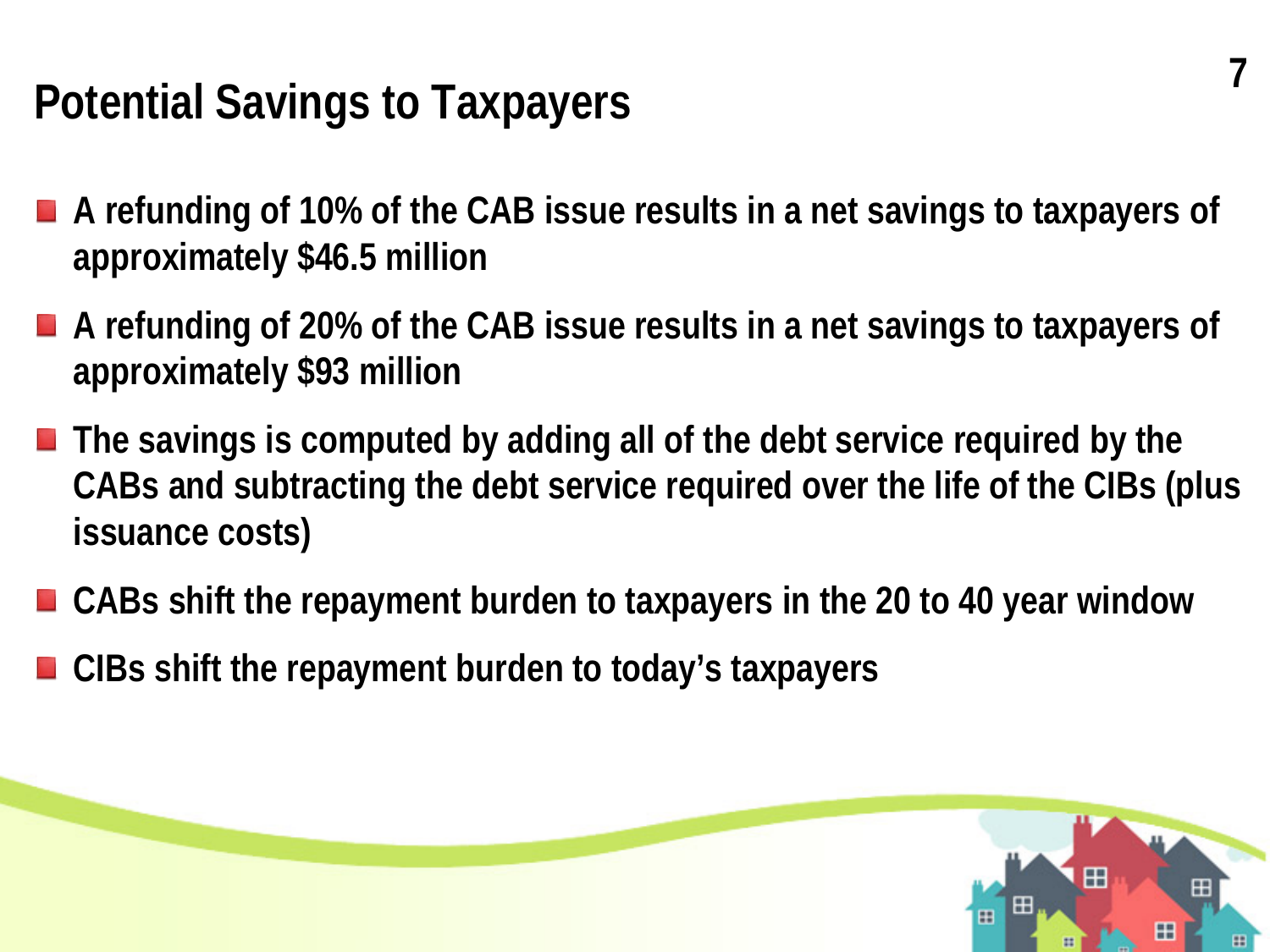### **Sample SFID Homeowner Tax Bill**



Español FAQs

| PAY ONLINE      | <b>WWW.SDTREASTAX.COM</b> | <b>TAX BILL YEAR</b> |
|-----------------|---------------------------|----------------------|
| PAY BY PHONE    | (855) 829-3773            | 2014-2015            |
| QUESTIONS       | (877) 829-4732            |                      |
|                 |                           |                      |
| <b>CURRENT</b>  |                           |                      |
| <b>OWNER</b>    |                           |                      |
| <b>SPECIAL</b>  |                           |                      |
| <b>MESSAGES</b> |                           |                      |
| <b>OWNER</b>    |                           |                      |

#### FOR FISCAL YEAR BEGINNING JULY 1, 2014 AND ENDING JUNE 30, 2015

PROPERTY ADDRESS - DESCRIPTION - SUBDIVISION

PROPERTY ADDRESS CANNOT BE SHOWN IN COMPLIANCE TO GOVERNMENT CODE SECTION 6254.21.

| E<br>MAP NO.         | <b>DESCRIPTIONS</b>  | <b>VALUES &amp; EXEMPTIONS</b> |
|----------------------|----------------------|--------------------------------|
|                      | LAND                 | \$98,393                       |
|                      | <b>IMPROVEMENTS</b>  | \$244,006                      |
| DOCUMENT NO.         | <b>TOTAL L&amp;I</b> | \$342,399                      |
|                      | PERSONAL PROPERTY    | \$0                            |
|                      | <b>EXEMPTIONS</b>    |                                |
| <b>DOCUMENT DATE</b> | <b>HOMEOWNERS</b>    | $-57,000$                      |
|                      | <b>OTHER</b>         | \$O                            |
| 12/3/2012            | NET TAXABLE VALUE    | \$335,399                      |

**Current market value = approx. \$800,000** 



田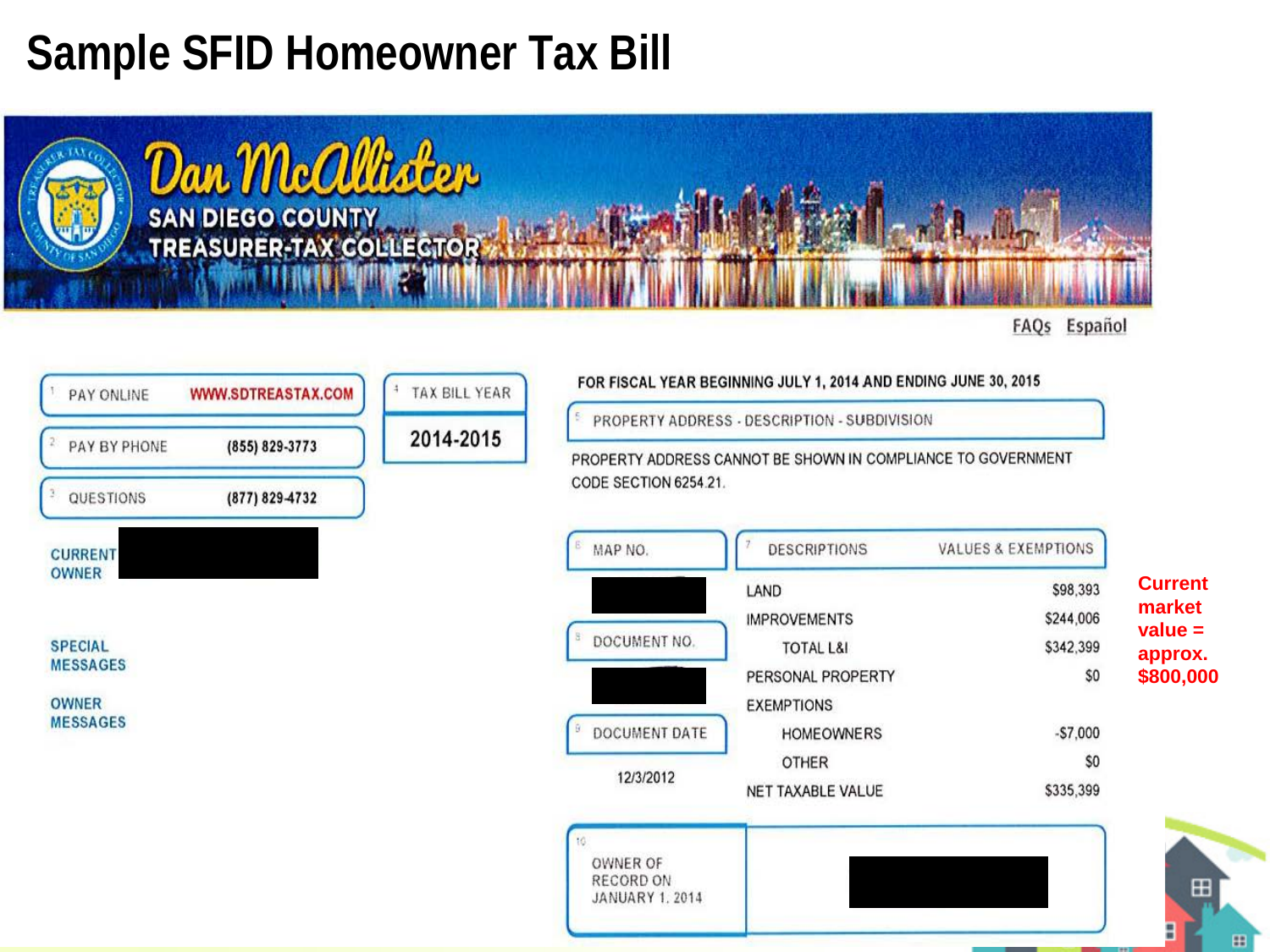|          |                                                    | <b>Dan Mcallhotor</b><br><b>SAN DIEGO COUNTY</b><br><b>TREASURER-TAX COLLECTOR</b>                             |  |                                                        |                         |         |          |               |
|----------|----------------------------------------------------|----------------------------------------------------------------------------------------------------------------|--|--------------------------------------------------------|-------------------------|---------|----------|---------------|
|          | PARCEL/BILL NO.                                    | 15 <sup>°</sup><br><b>1ST INSTALLMENT</b><br>2ND INSTALLMENT<br><b>TAX RATE AREA</b><br>14<br>12<br>CORTAC NO. |  |                                                        | <sup>16</sup> TOTAL DUE |         |          |               |
|          |                                                    |                                                                                                                |  | \$1,870.67                                             | \$1,870.67              |         | $\equiv$ | \$3,741.34    |
|          |                                                    | YOUR TAX DISTRIBUTION                                                                                          |  |                                                        |                         |         |          |               |
|          | Agency                                             |                                                                                                                |  |                                                        |                         | Rate    |          | <b>Amount</b> |
|          | <b>1% TAX ON NET VALUE</b>                         |                                                                                                                |  |                                                        |                         | 1.00000 |          | 3353.98       |
|          | <b>VOTER APPROVED BONDS:</b>                       |                                                                                                                |  |                                                        |                         |         |          |               |
|          | PALOMAR HEALTH 2005A - DEBT SERVICE                |                                                                                                                |  |                                                        | <b>NET</b>              | 0.02350 |          | \$78.82       |
|          | UNIF BOND POWAY-SFID 2007-1, PROP C 2/05/08, SER B |                                                                                                                |  |                                                        | <b>NET</b>              | 0.00000 |          | \$0.00        |
|          | UNIF BOND POWAY-SFID 2002-1, PROP U 11/5/02, 2002B |                                                                                                                |  |                                                        | <b>NET</b>              | 0.00751 |          | \$25.19       |
| \$184.47 | UNIF BOND POWAY-SFID 2002-1, PROP U 11/5/02, 2002C |                                                                                                                |  |                                                        | <b>NET</b>              | 0.00502 |          | \$16.87       |
|          | UNIF BOND-POWAY-SFID 2007-1, PROP C 2/05/08, SER A |                                                                                                                |  |                                                        | <b>NET</b>              | 0.00000 |          | \$0.00        |
|          |                                                    |                                                                                                                |  | UNIF BOND-POWAY-SFID 2002-1, PROP U, 11/5/02, 2011 REF | <b>NET</b>              | 0.01826 |          | \$61.24       |
|          | UNIF BOND-POWAY-SFID 2002-1, PROP U, 2014 REF      |                                                                                                                |  |                                                        | <b>NET</b>              | 0.02420 |          | \$81.17       |

\$55 per \$100,000 on Assessed Valuation \$335,399 = \$184.47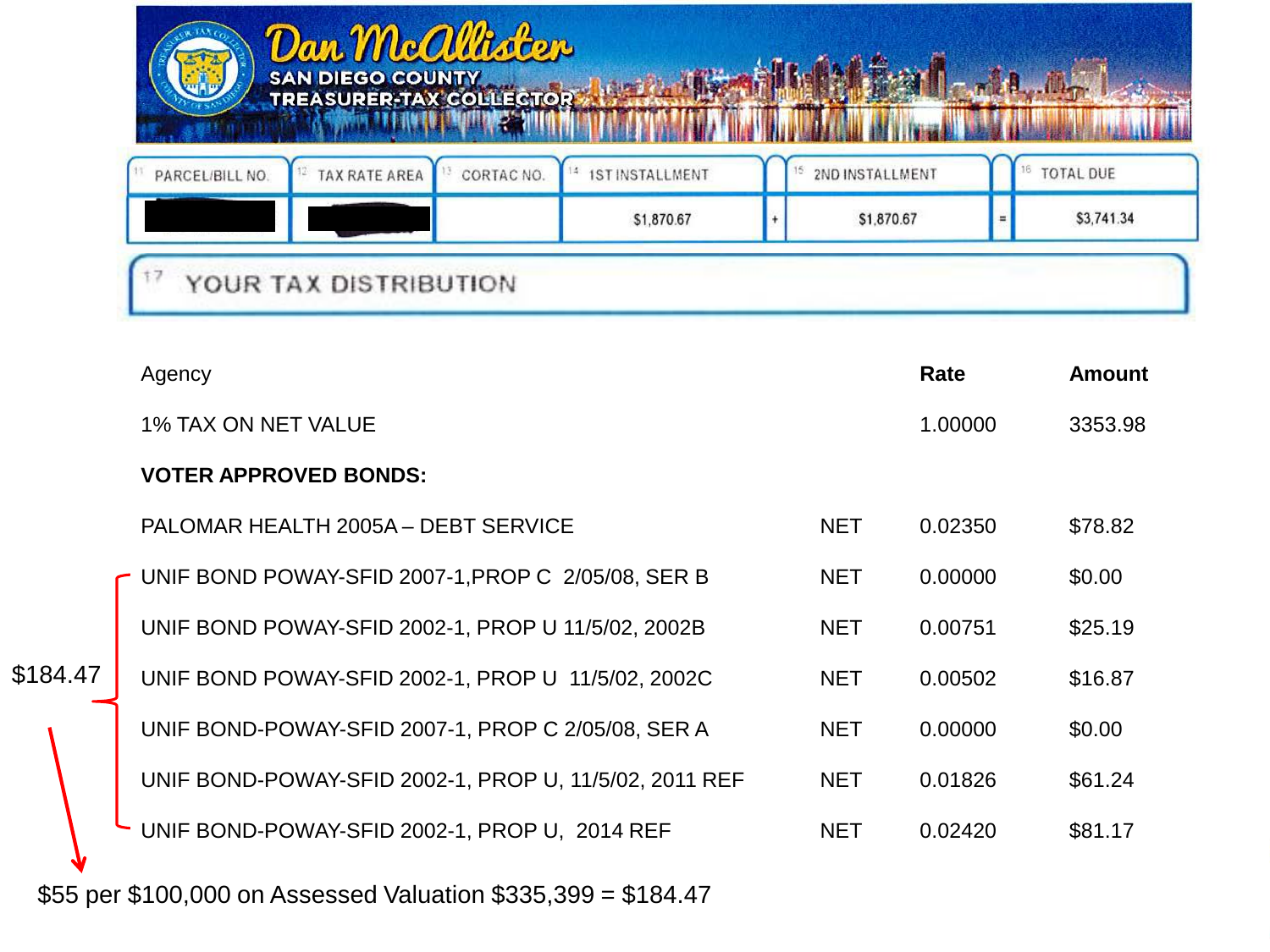

| YOUR TAX DISTRIBUTION                            |            |              |            |
|--------------------------------------------------|------------|--------------|------------|
| <b>AGENCY</b>                                    |            | RATE         | AMOUNT     |
| SAN DIEGO CITY ZOOLOGICAL EXHIBITS - MAINTENANCE | <b>NET</b> | 0.00500      | \$16.77    |
| MWD D/S REMAINDER OF SDCWA 15019999              | <b>NET</b> | 0.00350      | \$11.74    |
| TOTAL ON NET VALUE                               |            | 1.09988      | \$3,688.98 |
| <b>FIXED CHARGED ASSMTS:</b>                     |            | PHONE #      |            |
| RNCHO BERNARDO MAINT                             |            | 619-685-1326 | \$22.00    |
| MWD WTR STANDBY CHRG                             |            | 866-807-6864 | \$11.50    |
| MOSQUITO SURVEILLANC                             |            | 800-273-5167 | \$3.00     |
| CWA WTR AVAILABILITY                             |            | 858-522-6900 | \$10.00    |
| <b>VECTOR DISEASE CTRL</b>                       |            | 800-273-5167 | \$5.86     |
| <b>TOTAL AMOUNT</b>                              |            |              | \$3,741.34 |

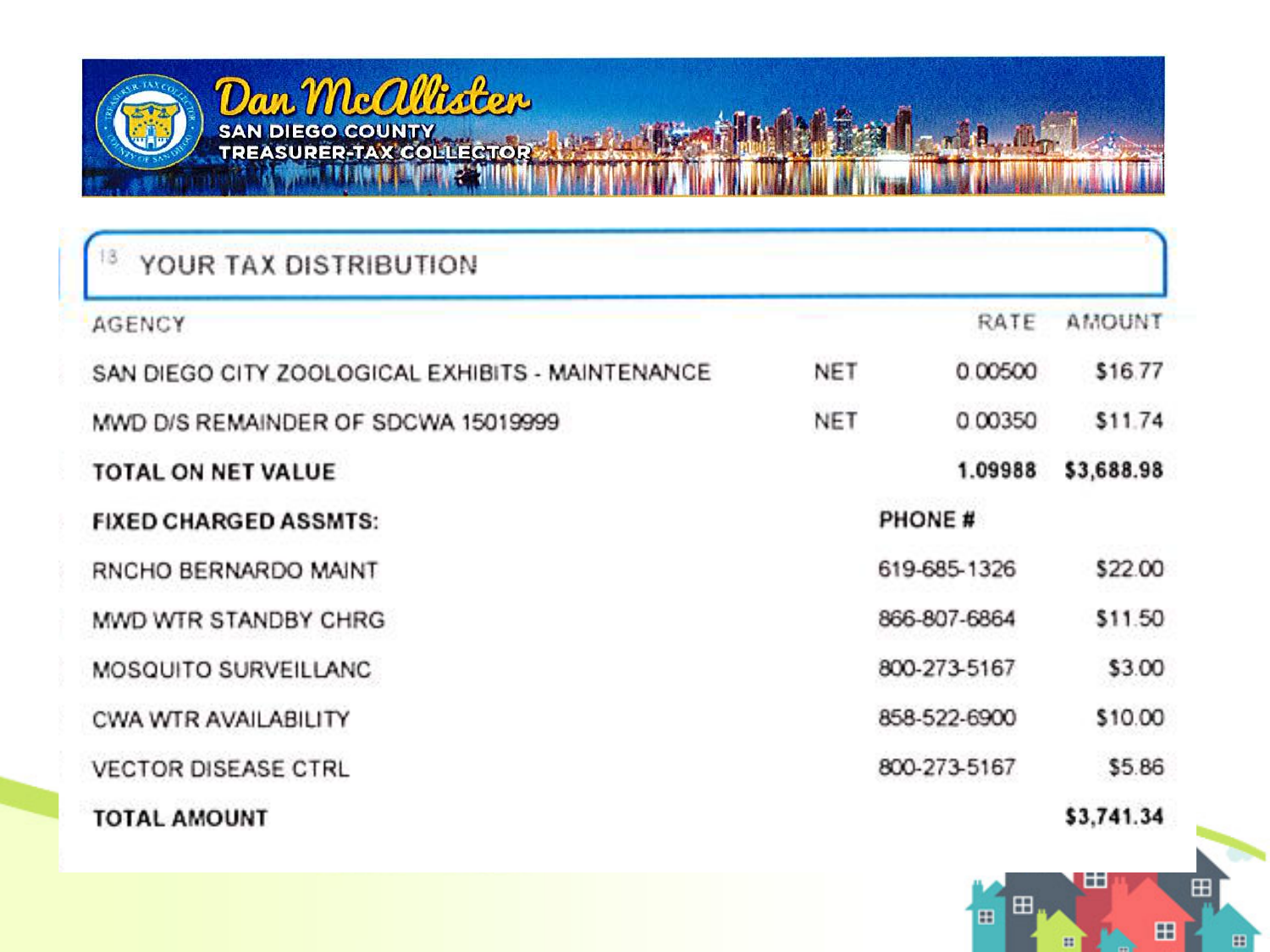## Current Assumed Projections



田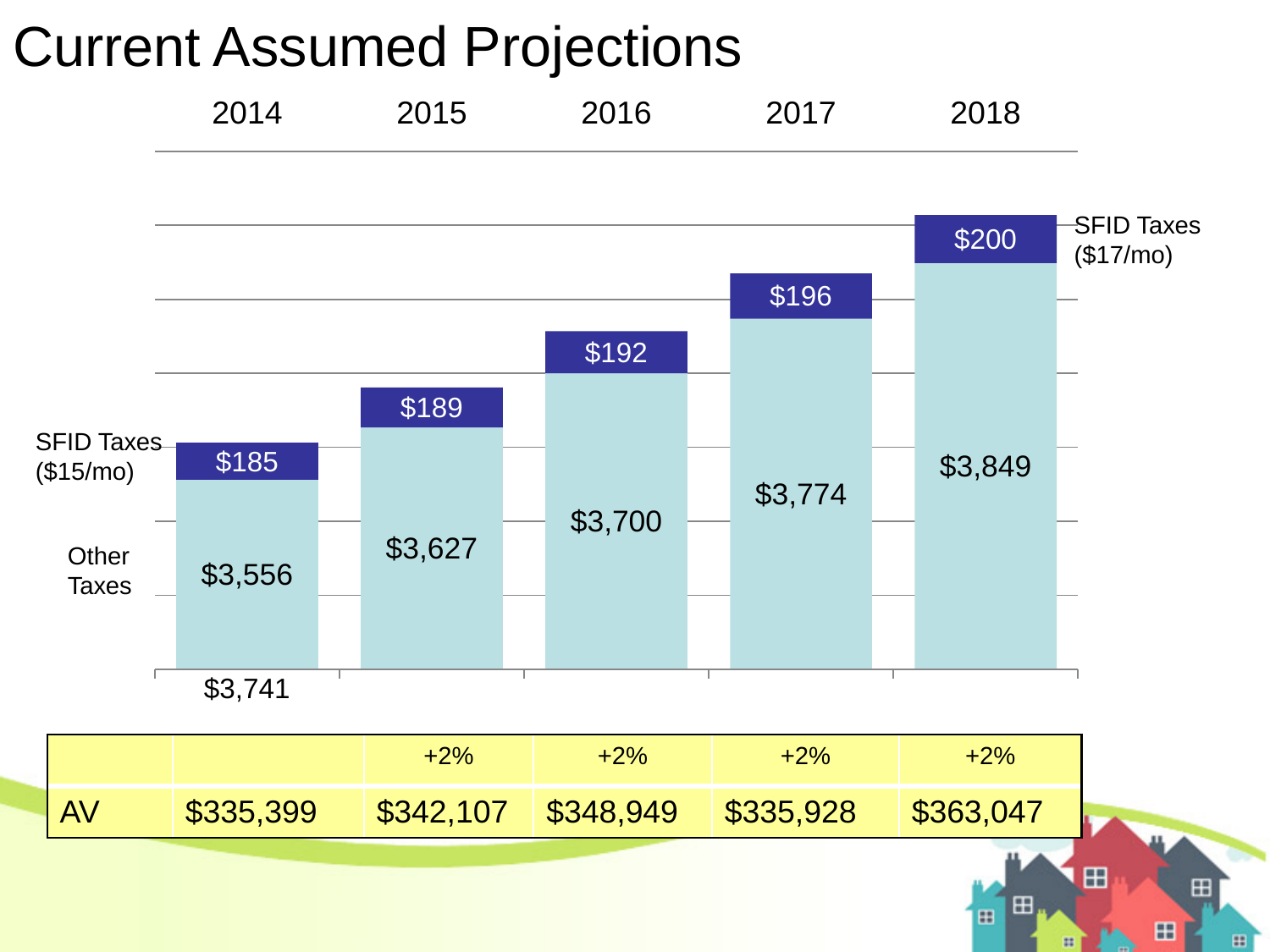## Very Rough Estimate

Assumptions - \$7.00 increase per \$100,000 AV



田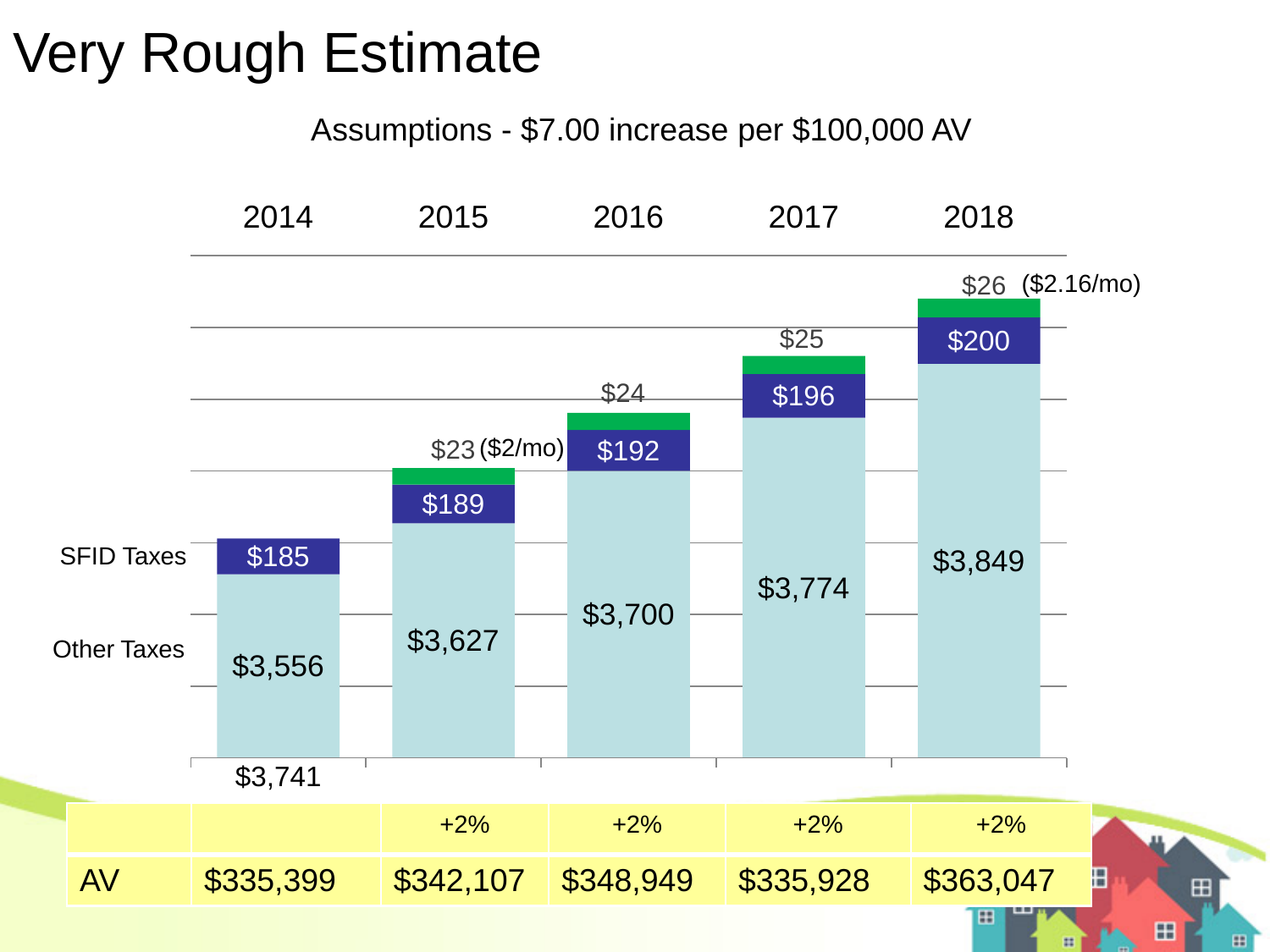### Poway USD: Current Debt Service

**CABs Issued to Remain Below Projected Tax Rate Limit** 



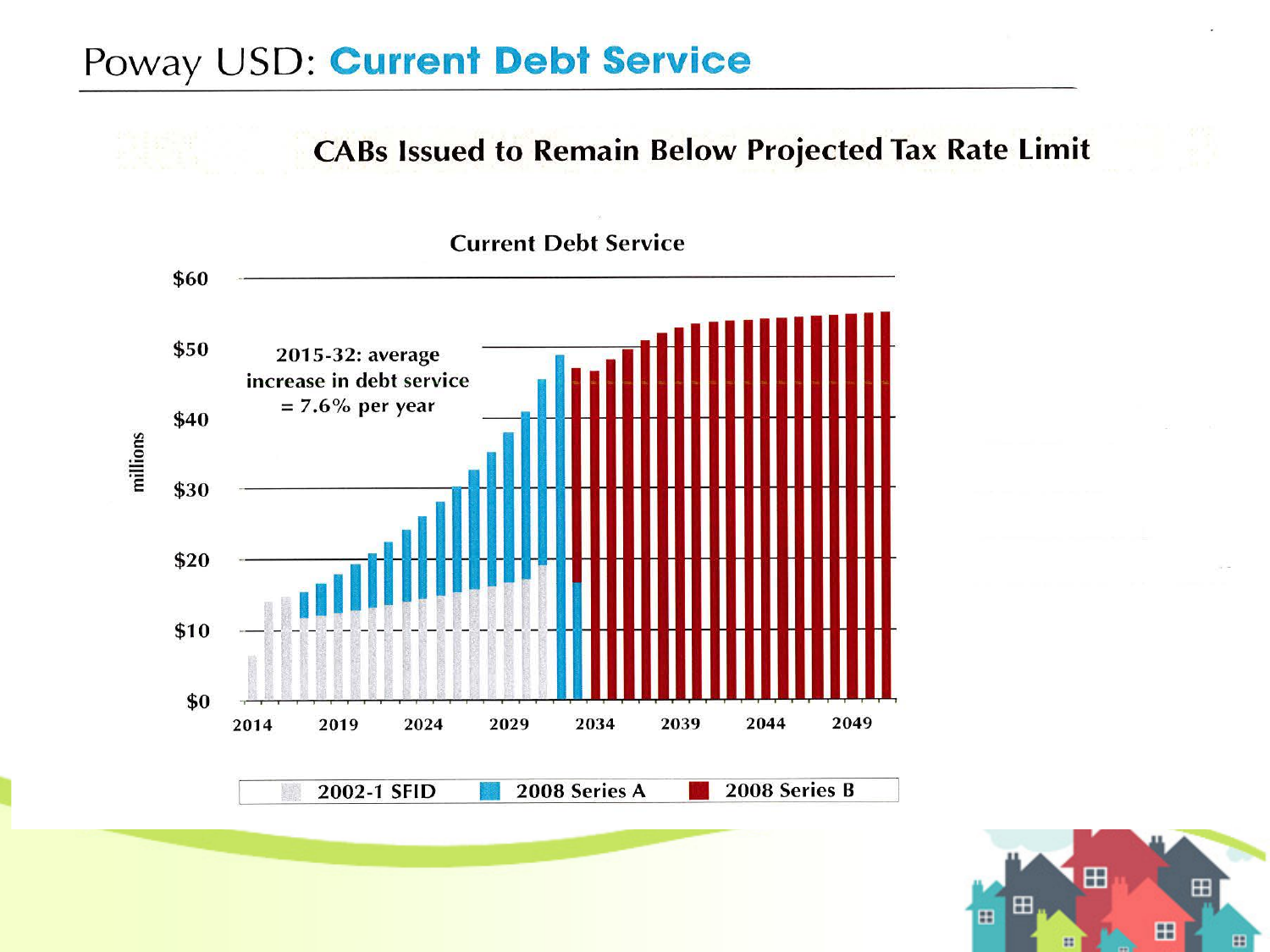### Poway USD: CABs Refunding

### **Pro Rata CAB Refunding**



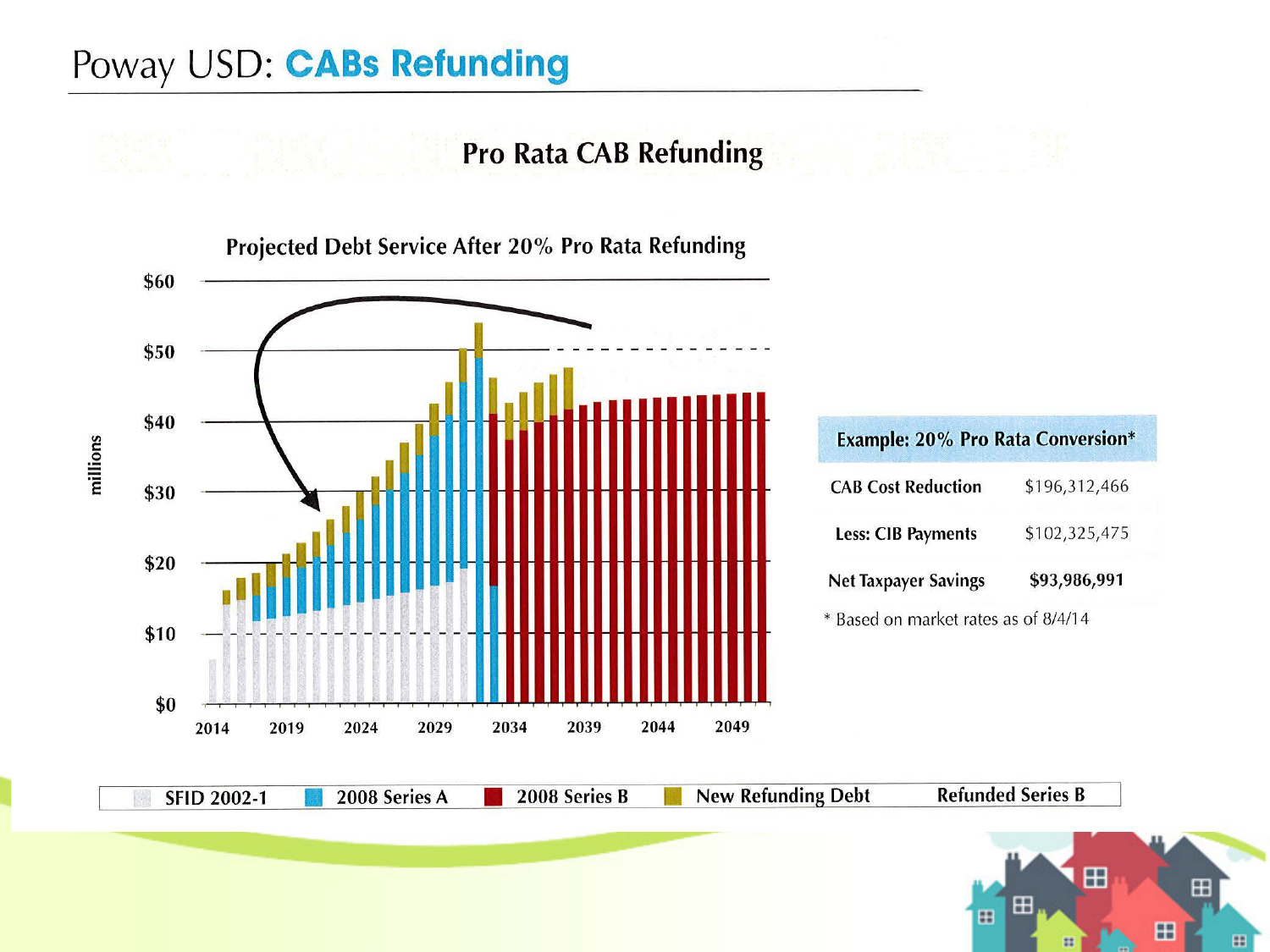### **Expressing Your Preference**

■ Please express your preference using the ballots provided once you have **formed an opinion**

| Would you as an SFID resident and tax payer prefer:                                                                                                                                                 |
|-----------------------------------------------------------------------------------------------------------------------------------------------------------------------------------------------------|
| I do not support refunding the CABs as this would result in an increase to<br>my SFID tax rate above those prescribed by law.                                                                       |
| Allow the public to vote their preferences at the next election in 2016; the<br>district would be required to fund the election costs.                                                              |
| Move forward if we can refund 10% of the CABs, and my SFID tax rate does<br>not increase by more than approximately \$7.00 per \$100,000 annually over<br>and above the changes prescribed by law.  |
| Move forward if we can refund 20% of the CABs, and my SFID tax rate does<br>not increase by more than approximately \$14.00 per \$100,000 annually over<br>and above the changes prescribed by law. |

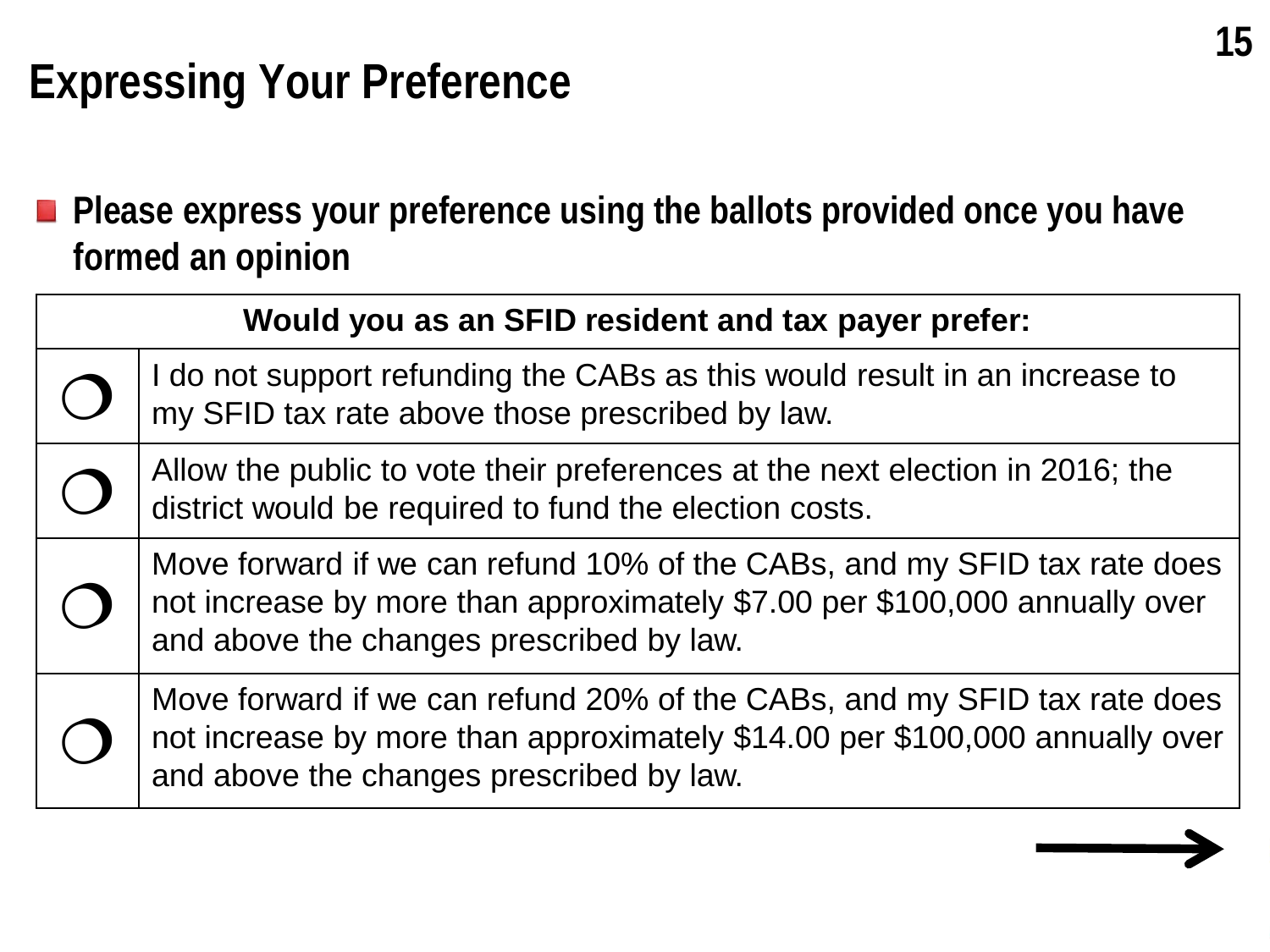### **Expressing Your Preference (Continued…)**

**Please express your preference using the ballots provided once you have formed an opinion**

| <b>Other Thoughts or Ideas</b> |             |  |
|--------------------------------|-------------|--|
|                                |             |  |
|                                |             |  |
|                                |             |  |
|                                |             |  |
|                                |             |  |
|                                |             |  |
|                                |             |  |
|                                |             |  |
|                                |             |  |
|                                |             |  |
|                                |             |  |
| <b>Optional:</b>               |             |  |
| Your email address: Your email | $\circledR$ |  |
|                                |             |  |
|                                |             |  |